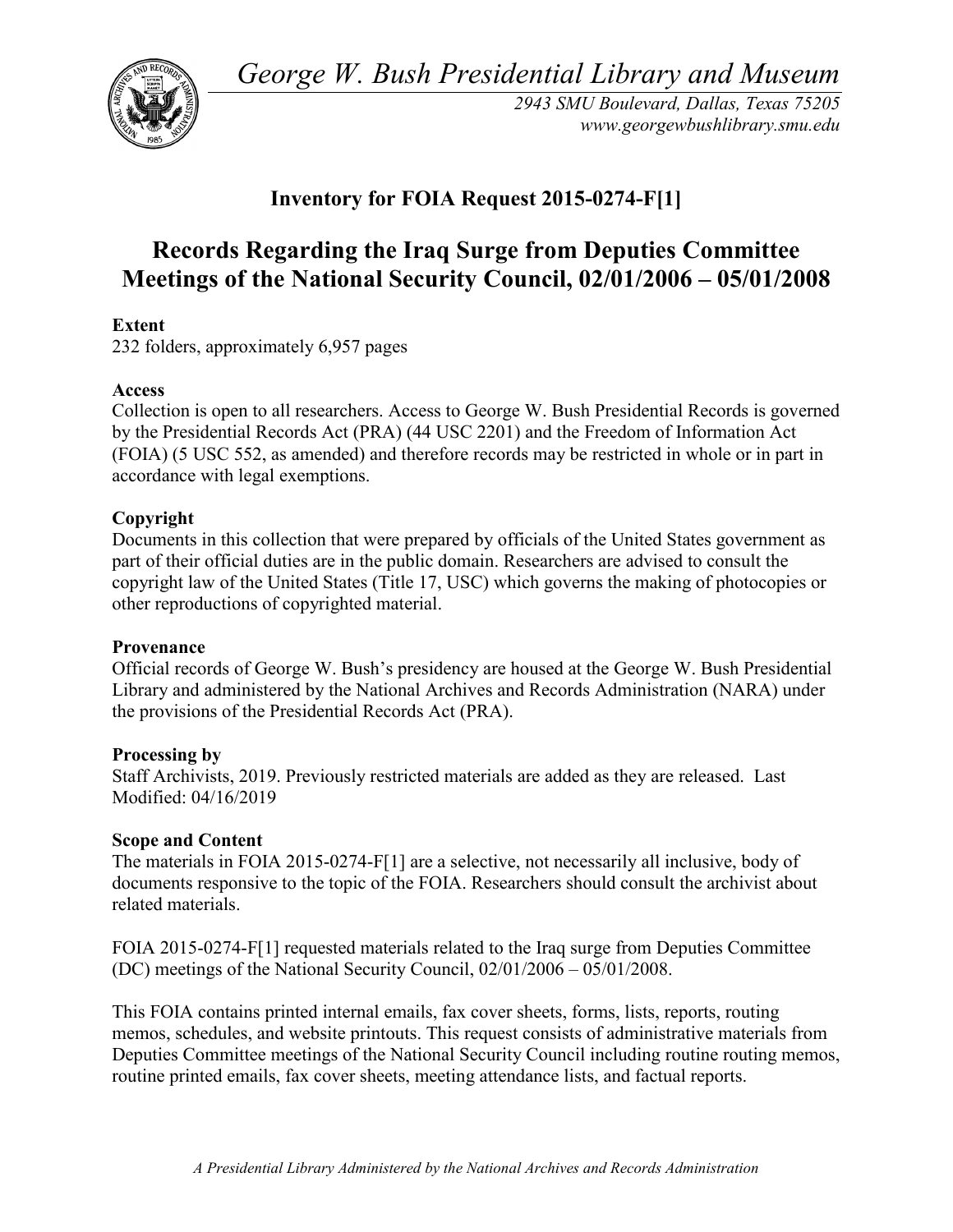Please note that a portion of classified records related to this request has not yet been processed. Additional records will be provided as they become available.

#### **System of Arrangement**

The materials in FOIA 2015-0274-F[1] are a systematic body of documents responsive to the topic of the FOIA. Researchers should consult an archivist about related materials.

 Documents responsive to this FOIA were found in these collection areas – Staff Member Office Files.

Staff Member Office Files are maintained at the folder level by staff members within their individual offices and document all levels of administration activity.

Staff Member Office Files are processed at the folder level, that is, individual documents are not selected and removed from a folder for processing. While this method maintains folder integrity, it frequently results in the incidental processing of documents that are not wholly responsive to the subject area.

#### **Related Collections:**

#### *2014-0301-F:*

 Gillespie, Edward (Ed) – Confidential Files Counselor's Office [NSC Meeting, 02/06/2008, Agenda, 0800617 and DC Meeting, 02/07/2008, Agenda, 0800673]

#### *2015-0277-F:*

 National Security Council – Iraq and Afghanistan Tien, Johnathan (John) Iraq Deputies Wallace, Michael Deputies Iraq PC Road Maps [1] Deputies Iraq PC Road Maps [2]

The following is a list of documents and folders processed in response to FOIA 2015-0274-F[1]:

#### **Box 1**

#### **Staff Member Office Files**

National Security Council - Records and Access Management

 PRS Chron Files 0600895 0600929 0601040 0601116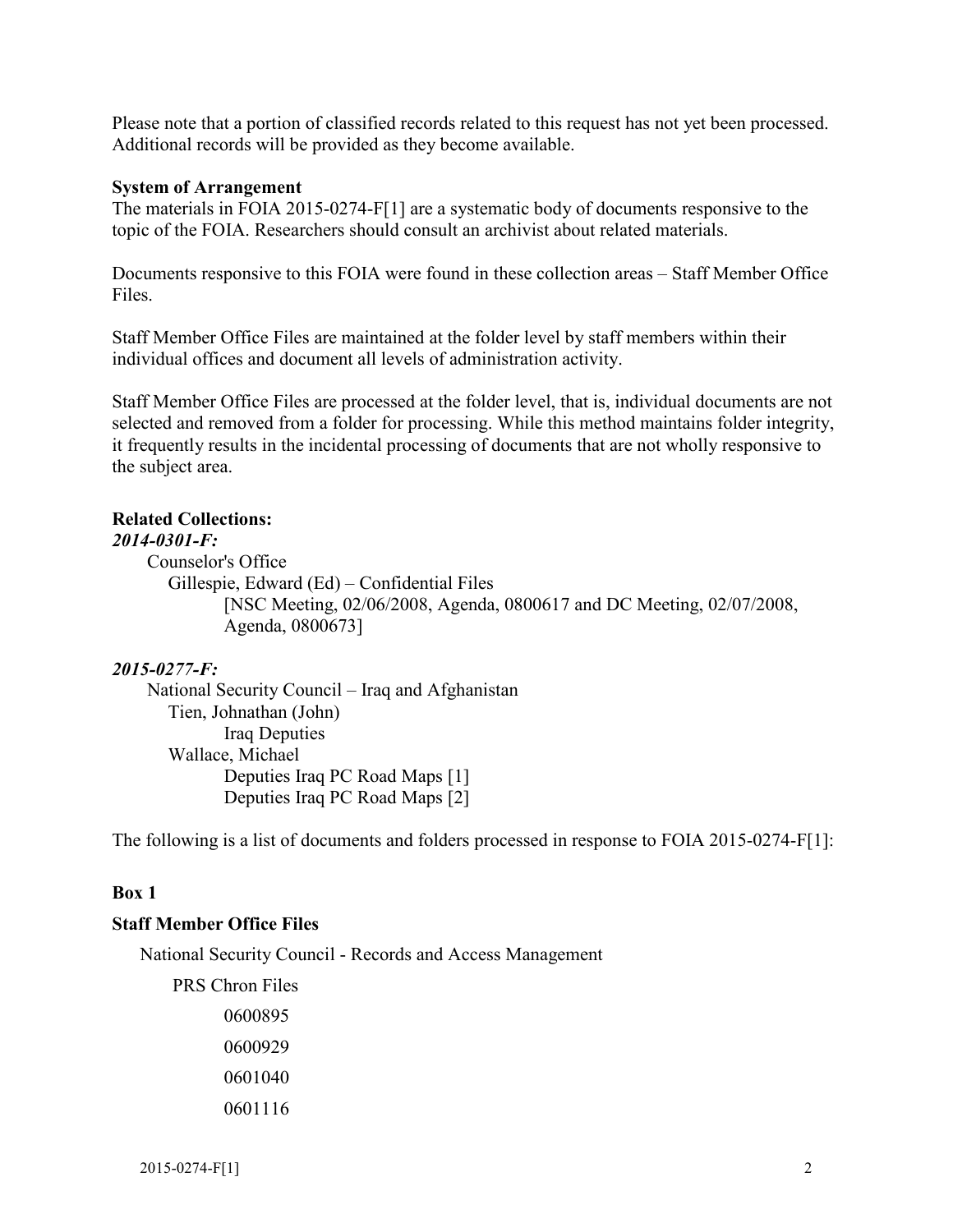| 0601183 |
|---------|
| 0601299 |
| 0601420 |
| 0601612 |
| 0601936 |
| 0602045 |
| 0602433 |
| 0602538 |
| 0602636 |
| 0602758 |
| 0602773 |
| 0602803 |
| 0602814 |
| 0602903 |
| 0602953 |
| 0602973 |
| 0603134 |
| 0603214 |
| 0603382 |
| 0603644 |
| 0603648 |
| 0603978 |
| 0604082 |
| 0604114 |
| 0604219 |
| 0604238 |
| 0604257 |
| 0604549 |
| 0604723 |
| 0604843 |
| 0604923 |
| 0604950 |
| 0605081 |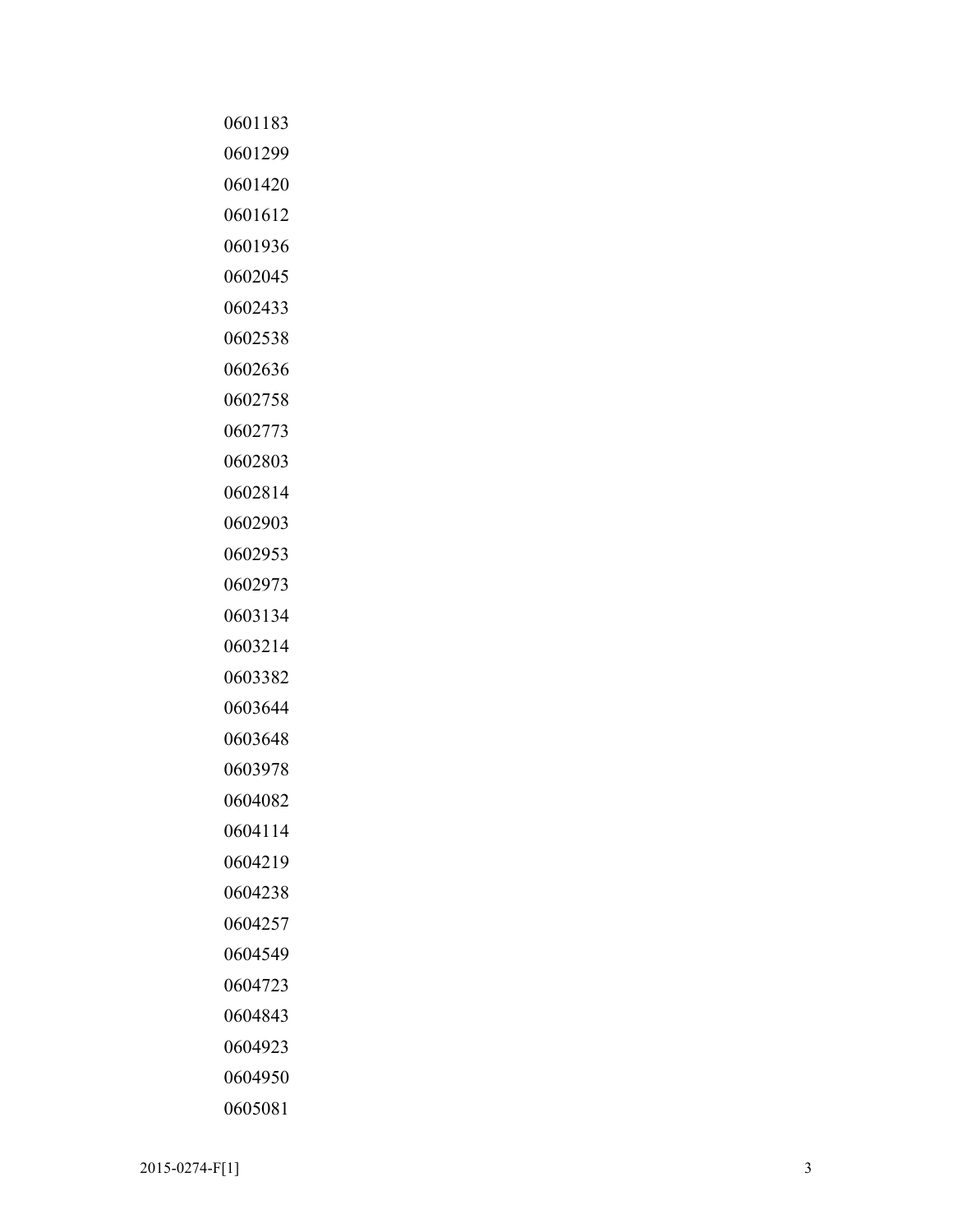| 0605142 |
|---------|
| 0605285 |
| 0605450 |
| 0605451 |
| 0605526 |
| 0605610 |
| 0606007 |
| 0606255 |
| 0608132 |

# **Box 2**

National Security Council - Records and Access Management

| <b>PRS Chron Files</b> |
|------------------------|
| 0700208                |
| 0700449                |
| 0700460                |
| 0700616                |
| 0700640                |
| 0700689                |
| 0700726                |
| 0700889                |
| 0701244                |
| 0701353                |
| 0701871                |
| 0703485                |
| 0703553                |
| 0703618                |
| 0703763                |
| 0703946                |
| 0704088                |
| 0705117                |
| 0705405                |
| 0705897                |
| 0706268                |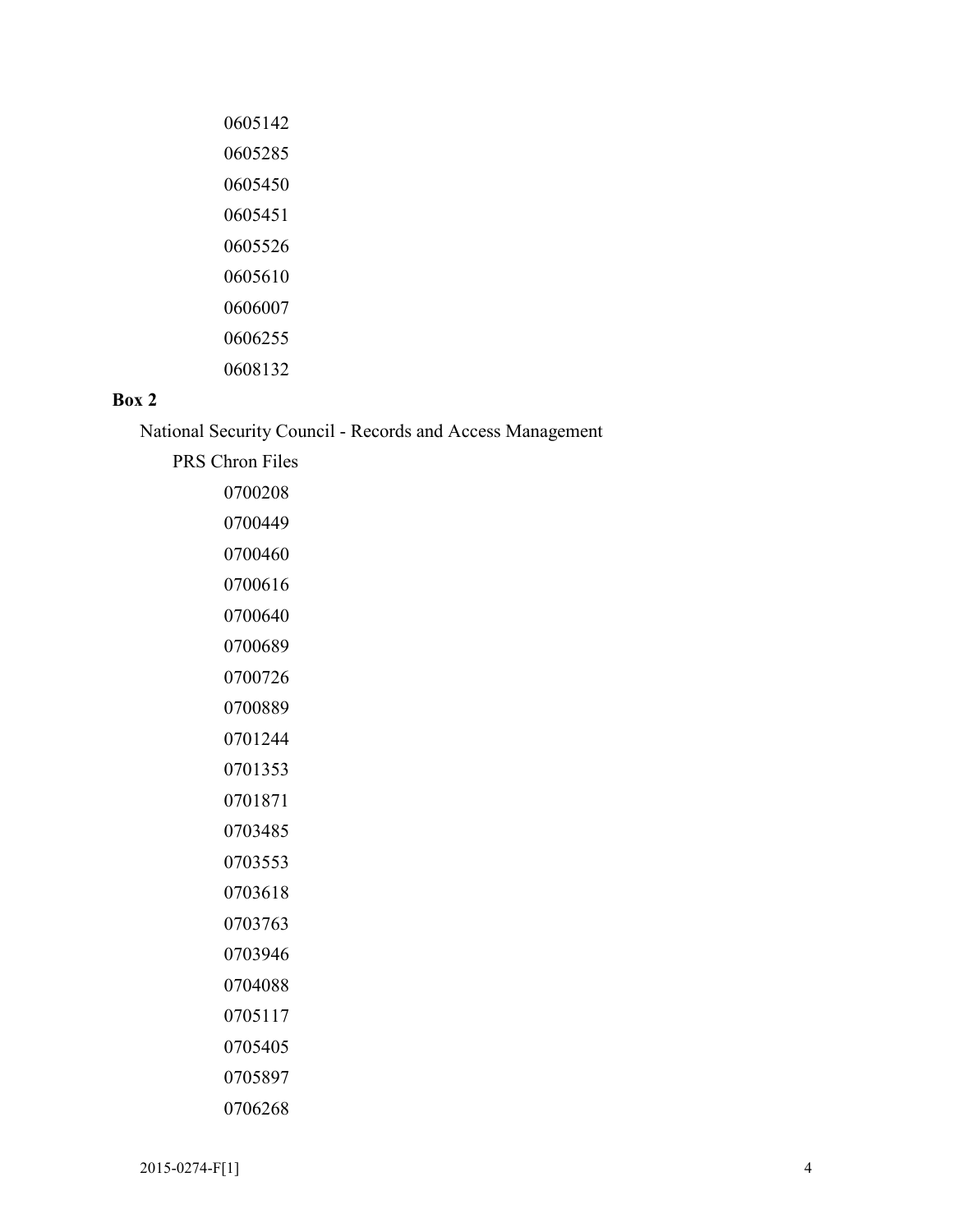# **Box 3**

National Security Council - Records and Access Management

 $2015-0274-F[1]$  5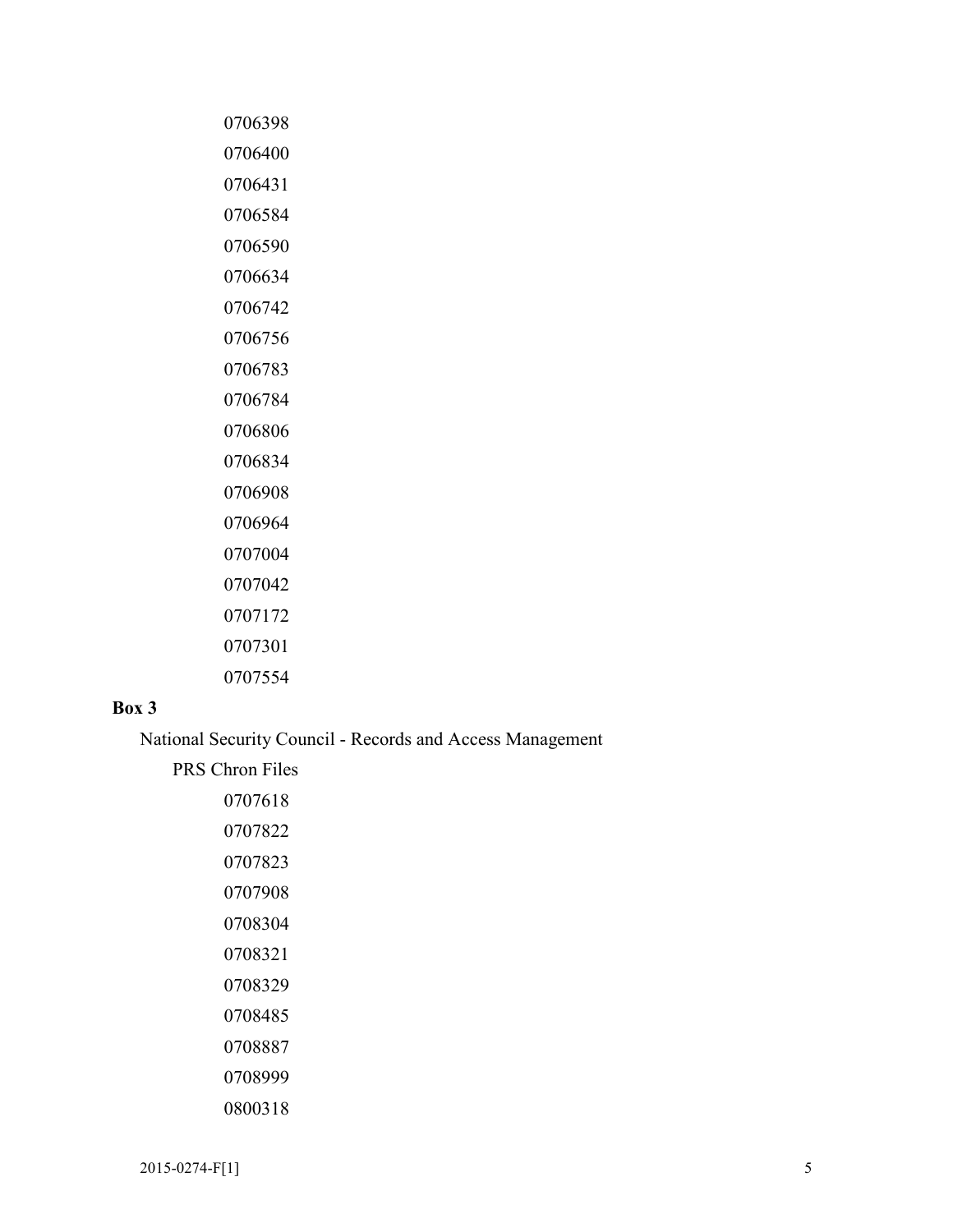| 0800452 |
|---------|
| 0800598 |
| 0800621 |
| 0800622 |
| 0800623 |
| 0801128 |
| 0801150 |
| 0801172 |
| 0801922 |
| 0802182 |
| 0802591 |
| 0802611 |

Counsel's Office, White House

General Files - Confidential File

DC - Iraq [Folder 1]

DC - Iraq [Folder 2]

[Deputies Committee SOC for Principals - Iraq, 10/28/2007]

[DC - Iraq, 10/30/2007] [Folder 1]

[DC - Iraq, 10/30/2007] [Folder 2]

[DC - Iraq, 11/07/2007] [Folder 1]

[DC - Iraq, 11/07/2007] [Folder 2]

[DC - Iraq, 11/07/2007] [Folder 3]

[DC - Iraq, 11/14/2007] [Folder 1]

[DC - Iraq, 11/14/2007] [Folder 2]

[DC - Iraq, 11/28/2007]

 $[DC - [(b)(1)], 10/17/2007]$ 

#### **Box 4**

Counselor's Office

Bartlett, Daniel (Dan) - Confidential Files

Iraq: New Way Forward

Homeland Security Council

Rawson, Kimberly - Confidential Files

NSC Deputies Committee Meeting on Iraq, 02/27/2008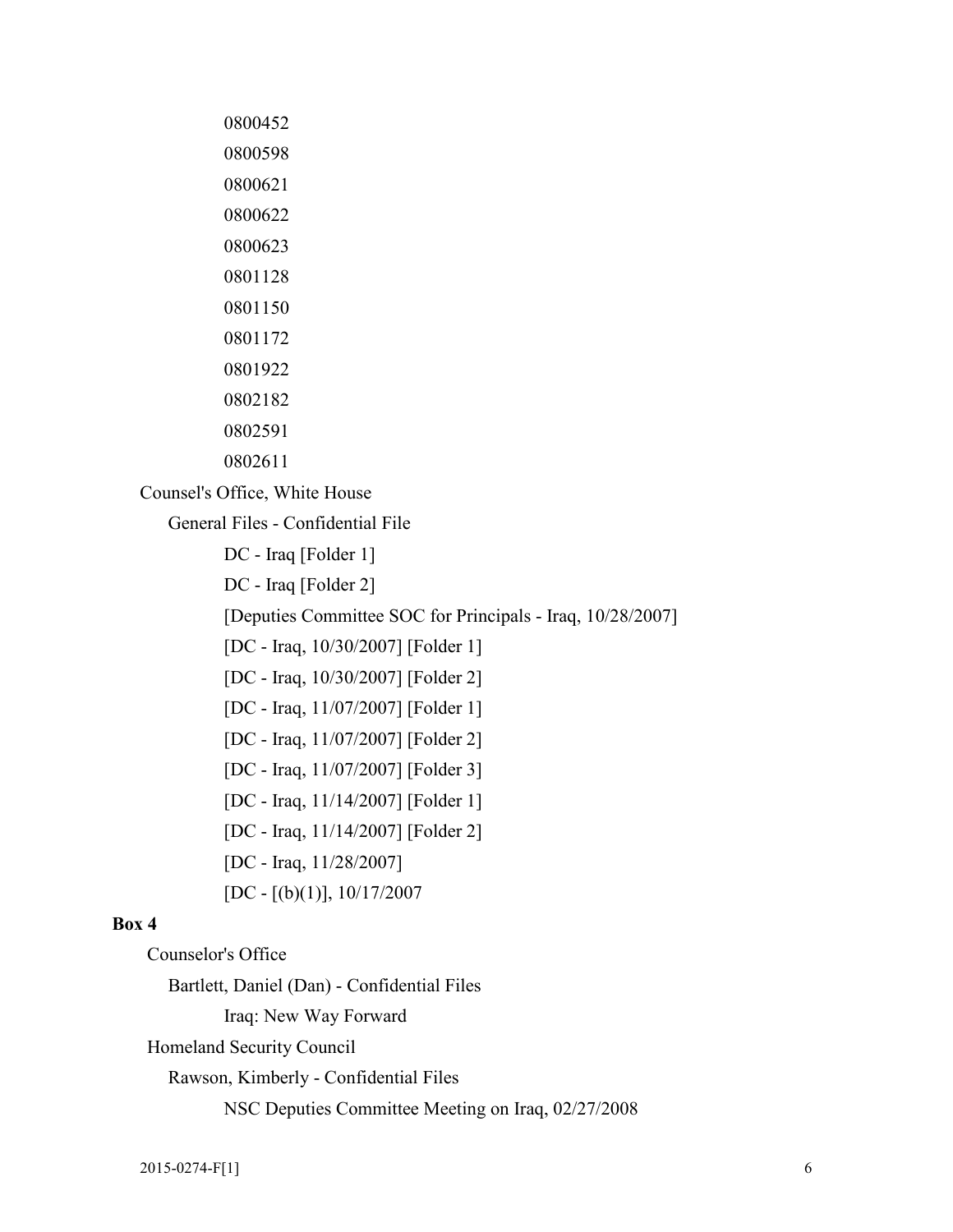National Security Council - Combating Terrorism

Chong, Lacey

DC Meeting on Iraq, 07/19/2007

[Report from Deputies Committee, 07/26/2007]

Zarate, Juan

Iraq DC, 06/19/2007

National Action Plan to Combat Foreign Fighters (Iraq) (Draft for Deputies), 06/27/2006

National Security Council - Executive Secretary, Office of the

PC and DC Meeting Files

DC - Iraq, 02/08/2006

DC - Iraq, 02/15/2006

DC - Iraq, Tuesday, 03/01/2006, 12:00pm - 12:45pm

DC - Iraq, Wednesday, 03/15/2006, 12:00pm - 12:45pm

DC - Iraq, Wednesday, 04/05/2006, 12:00pm - 12:45pm

DC - Iraq, Monday, 05/08/2006, 12:00pm - 12:45pm

DC - Iraq, Tuesday, 05/16/2006, 12:45pm - 1:45pm

DC - Iraq, Wednesday, 05/17/2006, 10:30am - 11:15am

DC - Iraq, Wednesday, 05/31/2006, 12:00pm - 12:45pm

DC - Iraq, Wednesday, 06/07/2006, 12:00pm - 12:45pm

DC - Iraq, Wednesday, 06/21/2006, 12:45pm - 1:30pm

DC - Iraq, 07/19/2006

DC - Iraq, Wednesday, 07/26/2006, 12:00pm - 12:45pm

DC - Iraq, Wednesday, 08/02/2006, 12:00pm - 12:45pm

# **Box 5**

National Security Council - Executive Secretary, Office of the

PC and DC Meeting Files

DC - Iraq, Wednesday, 08/09/2006, 12:00pm - 12:45pm

DC - Iraq, Wednesday, 08/23/2006, 12:00pm - 12:45pm

DC - Iraq, Wednesday, 08/30/2006, 12:00pm - 12:45pm

DC - Iraq, 09/20/2006

DC - Iraq, 09/27/2006

DC - Iraq, Wednesday, 10/18/2006, 12:00pm - 12:45pm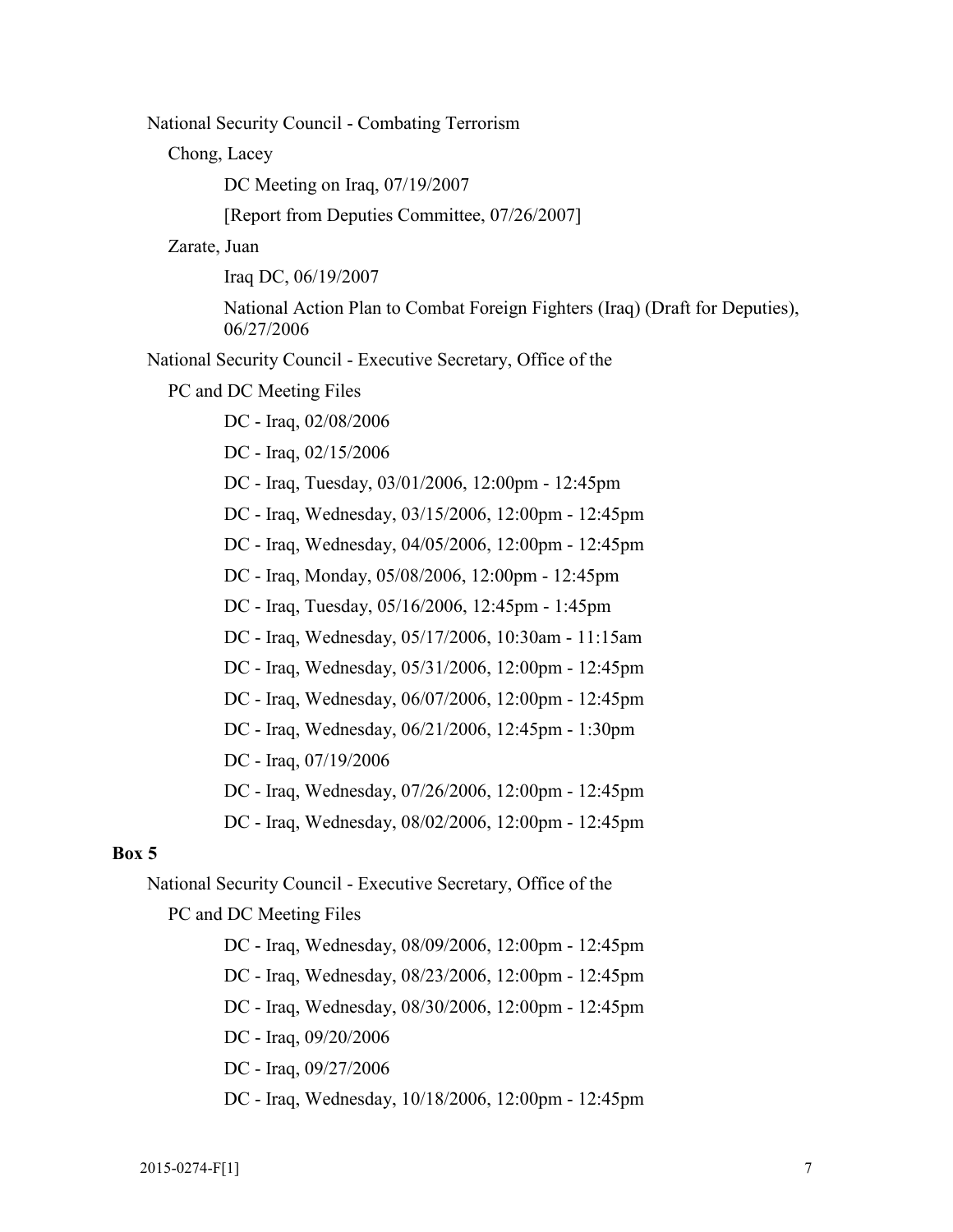DC - Iraq, 10/25/2006

DC - Iraq, Wednesday, 01/24/2007, 1:45pm - 2:45pm

DC - Iraq, Wednesday, 01/31/2007, 12:00pm - 12:45pm

DC - Iraq, Wednesday, 02/07/2007, 12:00pm - 12:45pm

DC - Iraq, Wednesday, 02/14/2007, 12:00pm - 12:45pm

DC - Iraq, Wednesday, 02/21/2007, 11:15pm - 12:00pm

DC - Iraq, 03/07/2007

DC - Iraq, 03/21/2007

DC - Iraq, Wednesday, 03/28/2007, 12:00pm - 12:45pm

DC - Iraq, 04/11/2007

DC - Iraq, Wednesday, 05/09/2007, 12:00pm - 12:45pm

DC - Iraq, 05/23/2007, 12:00pm - 12:45pm

DC - Iraq, Wednesday, 05/30/2007, 12:00pm - 12:45pm

DC - Iraq, Wednesday, 06/06/2007, 12:00pm - 12:45pm

DC - Iraq, Tuesday, 06/19/2007, 12:00pm - 12:45pm

DC - Iraq, Wednesday, 06/27/2007, 12:00pm - 12:45pm

#### **Box 6**

National Security Council - Executive Secretary, Office of the

PC and DC Meeting Files

 DC - Iraq, Thursday, 07/12/2007, 12:45pm - 1:30pm DC - Iraq, Thursday, 07/19/2007, 12:45pm - 1:15pm DC - Iraq, Wednesday, 07/25/2007, 12:30pm - 1:30pm DC - Iraq, Wednesday, 08/15/2007, 12:30pm - 1:30pm DC - Iraq, Wednesday, 09/19/2007, 12:30pm - 1:30pm DC - Iraq, Thursday, 09/27/2007, 1:15pm - 2:15pm DC - Iraq, 10/03/2007, 11:15am - 12:15pm DC - Iraq, 10/03/2007, 12:30pm - 1:30pm DC - Iraq, 10/05/2007, 10:15am - 11:15am DC - Iraq/Syria, 10/10/2007, 11:15am - 12:15pm DC - Iraq, 10/10/2007, 12:30pm - 1:30pm DC - Iraq, 10/12/2007, 8:00am - 9:00am DC - Iraq/Syria, 10/17/2007, 11:00am - 12:00pm DC - Iraq, 10/17/2007, 12:15pm - 1:15pm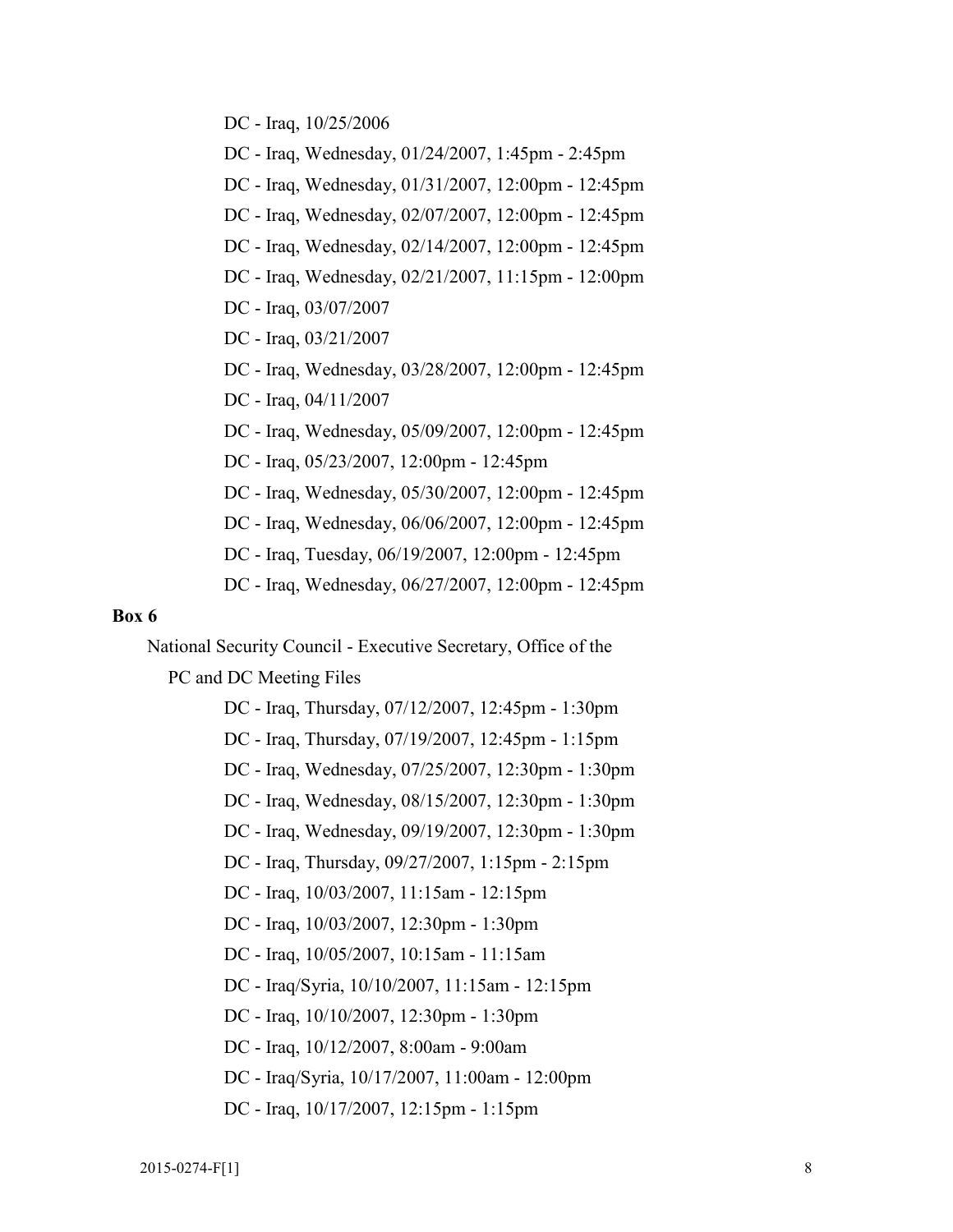DC - Iraq, 10/30/2007, 10:45am - 11:45am DC - Iraq, 11/07/2007, 11:15am - 12:00pm DC - Iraq, 11/07/2007, 12:30pm - 1:30pm

#### **Box 7**

National Security Council - Executive Secretary, Office of the

PC and DC Meeting Files

DC - Iraq, 11/14/2007, 11:15am - 12:15pm

DC - Iraq, 11/14/2007, 12:30pm - 1:30pm

DC - Iraq, Wednesday, 11/28/2007, 11:15am - 12:15pm

DC - Iraq, Wednesday, 12/05/2007, 12:30pm - 1:30pm

DC - Iraq, Wednesday, 12/19/2007, 11:15am - 12:15pm

National Security Council - Records and Access Management

DC Meetings

- DC001100 Iraq, 02/08/2006 DC001105 - Iraq, 02/15/2006 DC001111 - Iraq, 03/01/2006 DC001116 - Iraq, 03/15/2006 DC001125 - Iraq, 04/05/2006 DC001134 - Iraq, 05/08/2006 DC001137 - Iraq, 05/16/2006 DC001138 - Iraq, 05/17/2006 DC001153 - Iraq, 06/21/2006 DC001169 - Iraq, 07/26/2006 DC001173 - Iraq, 08/02/2006 DC001175 - Iraq, 08/09/2006 DC001180 - Iraq, 08/23/2006 DC001183 - Iraq, 08/30/2006 DC001189 - Iraq, 09/20/2006 DC001193 - Iraq, 09/27/2006 DC001201 - Iraq, 10/25/2006 DC001224 - Iraq, 01/24/2007 DC001227 - Iraq, 01/31/2007
- DC001231 Iraq, 02/07/2007